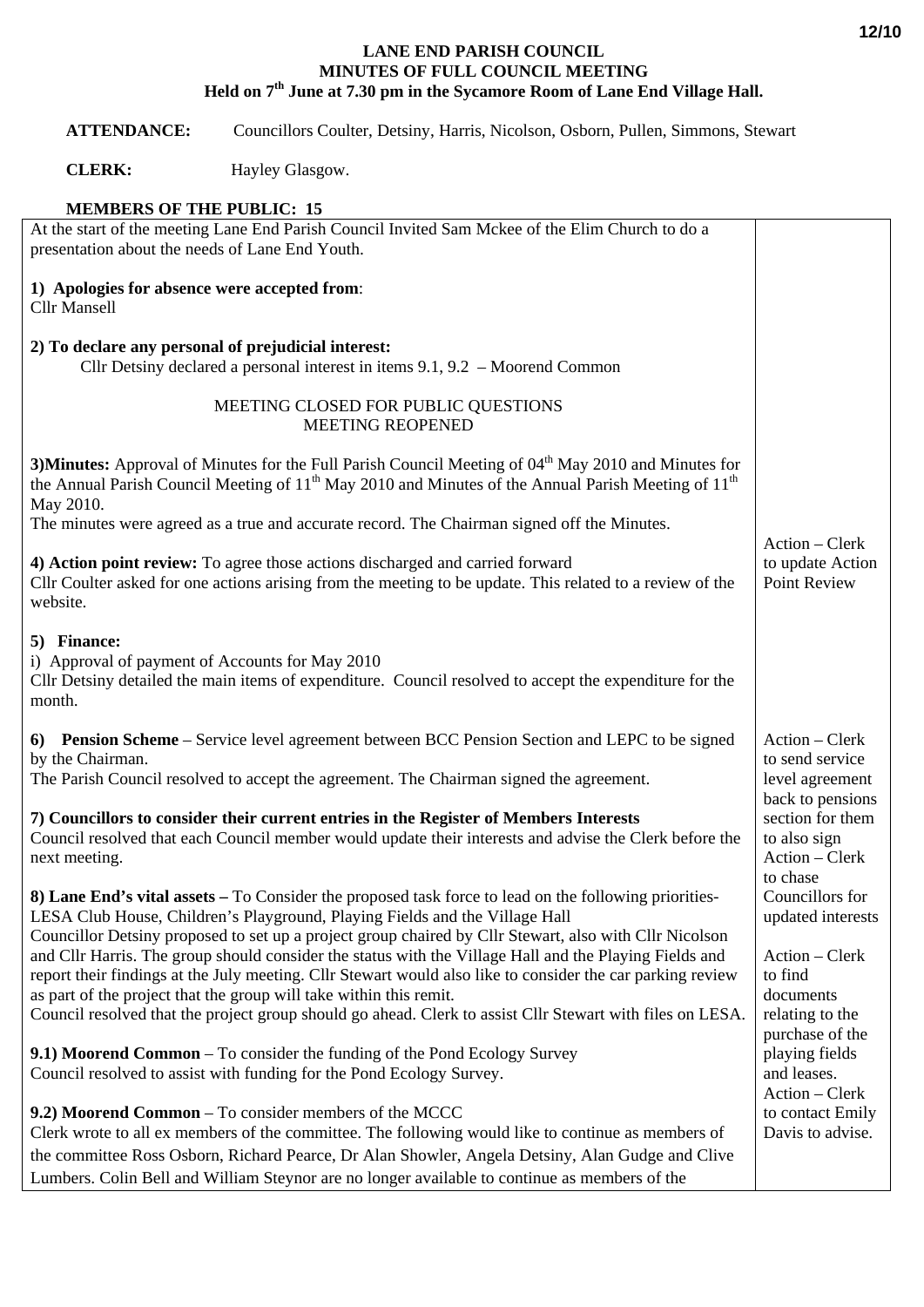| committee. Peter Livesy expressed an interest in becoming a member as a common resident. Council           | 13/10             |
|------------------------------------------------------------------------------------------------------------|-------------------|
| agreed that 2 members of the Parish Council should attend the meetings and the Clerk should take           | Action - Clerk    |
| minutes. There are also 2 vacancies to fill including one position for a common resident.                  | to contact        |
| Council resolved that Cllr Graeme Coulter and Cllr Allan Simmons would attend the MCCC meetings            | Commons           |
| and that LEPC should publish a notice of interest in the first instance to see if any other common         | Wardens           |
| residents are also interested in becoming a member.                                                        | regarding the     |
|                                                                                                            | notice of         |
|                                                                                                            | Interest.         |
| 10) LEPC Website – To consider additional funding for improvements                                         | Action - Clerk    |
| Council discussed improvements made to date and further improvements needed and the funding for            | to contact Mike   |
| doing this.                                                                                                | Henson            |
| Council resolved to provide additional funding for improvements. Clerk to contact Mike Henson.             | regarding         |
|                                                                                                            | website           |
| 11) Water Supply at the Bunkers Allotment - To consider the proposed water connection and                  | improvements.     |
| costings                                                                                                   | Action - Clerk    |
| Council discussed the costings for adding the water supply, Cllr Stewart recommended to keep the costs     | to advise the     |
| down the allotment holders should dig the trench for the water supply within the allotment boundary.       | allotment         |
| Council resolved to go ahead with the water connection. Clerk to liaise with Cllr Stewart and contact      | holders and       |
| Thames Water.                                                                                              | contact Thames    |
|                                                                                                            | Water.            |
| 12) Cadmore End School - To consider if permission can be granted for parking on the common                | Action - Clerk    |
| opposite the School for the Summer Fete on 26 <sup>th</sup> June 2010.                                     | to advise         |
| Council resolved to grant permission for parking on the common for the summer fete.                        | Cadmore End       |
|                                                                                                            | School.           |
|                                                                                                            |                   |
| 13) Bench in memory of B.J. Eastwood - To consider permission to put a new bench at the lower pond         |                   |
| LEPC believes the land is owned by Lord Dashwood, the request would have to be put forward to the          | Action - Clerk    |
| land owner for permission to be granted. Clerk should write letter of support for the bench.               | to write a letter |
| Council resolved that it would support the installation of the bench as long as the relevant permission is | of support.       |
| acquired.                                                                                                  |                   |
|                                                                                                            |                   |
| 14) Clerk's report: including Correspondence and Reports received                                          |                   |
| Council read through the report.                                                                           |                   |
| 15) Invitations to Meetings and Reports received: To confirm attendees & agreement on                      |                   |
| <b>Consultations received</b>                                                                              |                   |
| No documents requested                                                                                     |                   |
|                                                                                                            |                   |
| 16) Matters raised by Councillors                                                                          |                   |
| Cllr Nicolson commented the Clarion has been greatly improved. All Council Members agreed and              | Action – Clerk    |
| wished to compliment Katy Dunn on the work she has done as the new Editor.                                 | to update Katy    |
| Cllr Coulter referred to a paper that had been written in association with Hambleden Council and           | Dunn on           |
| presented to both Councils in August 2008. Cllr Coulter reminded Council that both LEPC and                | Councillors       |
| Hambleden Councils had withdrawn from the Wycombe Air Park Joint Consultative Committee (JCC)              | comments.         |
| in August 2008 because of issues about how the committee was run at the time. Cllr Coulter has now         | Action - Clerk    |
| received a letter from Malcolm Blanksby asking for him to attend a meeting. Cllr Coulter has passed this   | to add to the     |
| letter round and asked that this be discussed as an agenda item on the $22nd$ June meeting, also papers    | agenda on         |
| from Cllr Detsiny to be circulated.                                                                        | 22/06/10.         |
| 17) Planning: To consider new applications and receive Wycombe District Council                            |                   |
| <b>Decisions and Appeals</b>                                                                               |                   |
|                                                                                                            |                   |
| <b>New Applications</b>                                                                                    |                   |
| $10/06069/FUL - 9$ Clinkard Place – Householder application for construction of rear conservatory          |                   |
| <b>No Objection</b>                                                                                        |                   |